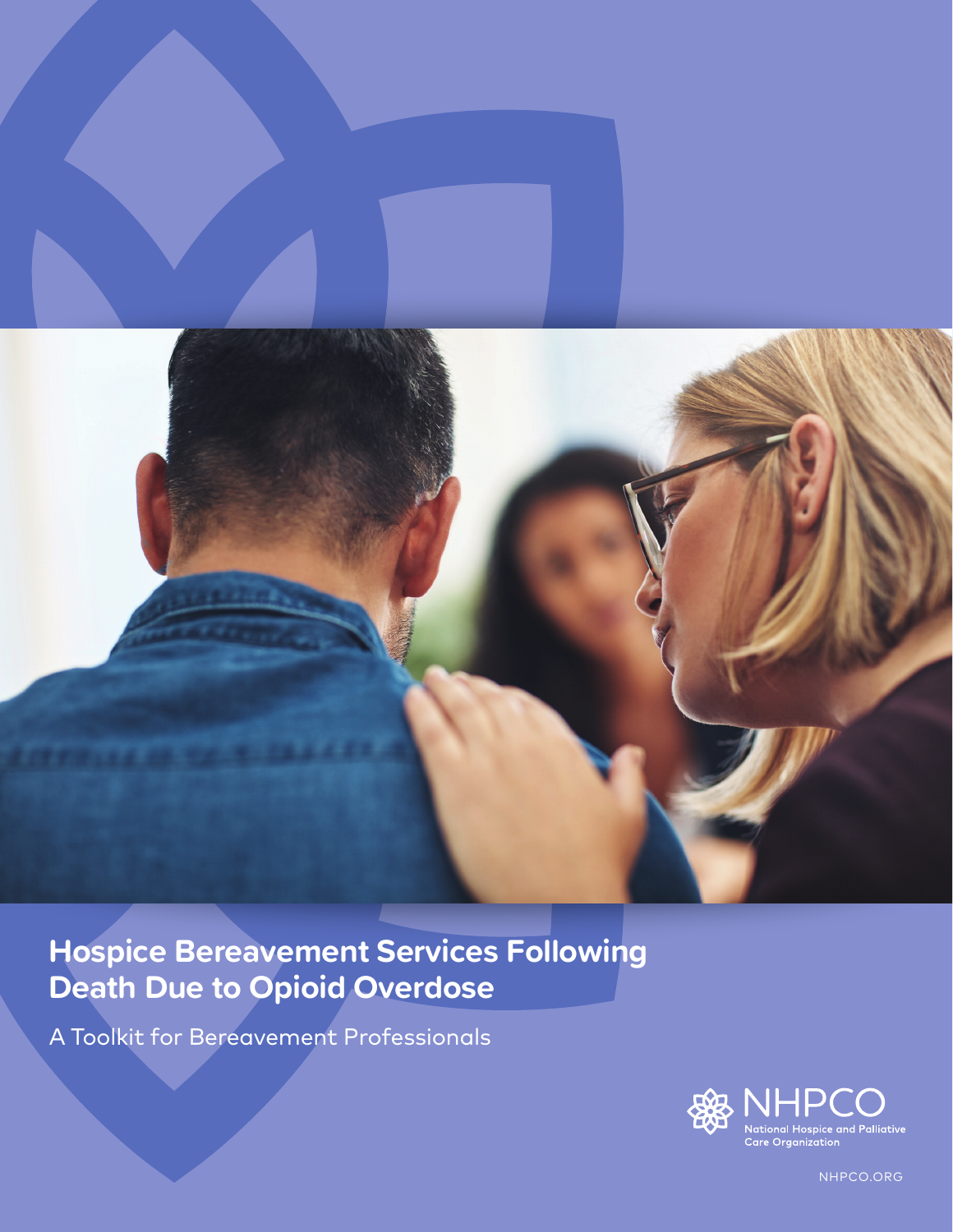### **Introduction**

More than 49,000 Americans died of opioid overdoses in 2017, a statistic that continues to rise. Our nation's communities are working tirelessly to respond to the opioid epidemic, while each day more family members join the ranks of the bereaved. In addition to providing expert care and support to hospice families after death, hospice bereavement programs are expected to respond to community bereavement needs. Many programs have begun to include those grieving death by opioid overdose to their groups, commemorative events, bereavement camps and other programming as well as to offer specialized services. Collaborating with local service providers who understand addiction and addictive family systems, these hospices are responding to the needs of a growing population of bereaved family members of all ages.

Thank you for your interest in serving this specific population of your community's bereaved. Understanding the unique aspects of bereavement for this population of grievers and providing outreach to them is an important extension of care into the community and one that meets a growing need.

This toolkit has been developed to provide information, tools and resources to help you be successful in developing or expanding services to your community's bereaved following death due to opioid abuse.



*Source: Centers for Disease Control and Prevention, National Center for Health Statisticcs. Multiple Cause of Death 1999-2017 on CDC WONDER Online Database, released December, 2018*

# **NHPCO's Commitment to Bereavement Services for this Population**

NHPCO's interest in this population stems from the epidemic that is sweeping the US and that is resulting in a large population of bereaved individuals looking for and needing bereavement services. In 2018, NHPCO began offering educational programs designed to help the hospice and palliative care field understand addiction, its impact on families, the unique aspects of bereavement following opioid death and the role/responsibility of managers and leaders in attending to the opioid epidemic. We have been busy "setting the stage" if you will, for the work to come and the work within which you will be engaged in your communities. In 2019, NHPCO convened a group of bereavement experts to guide the development of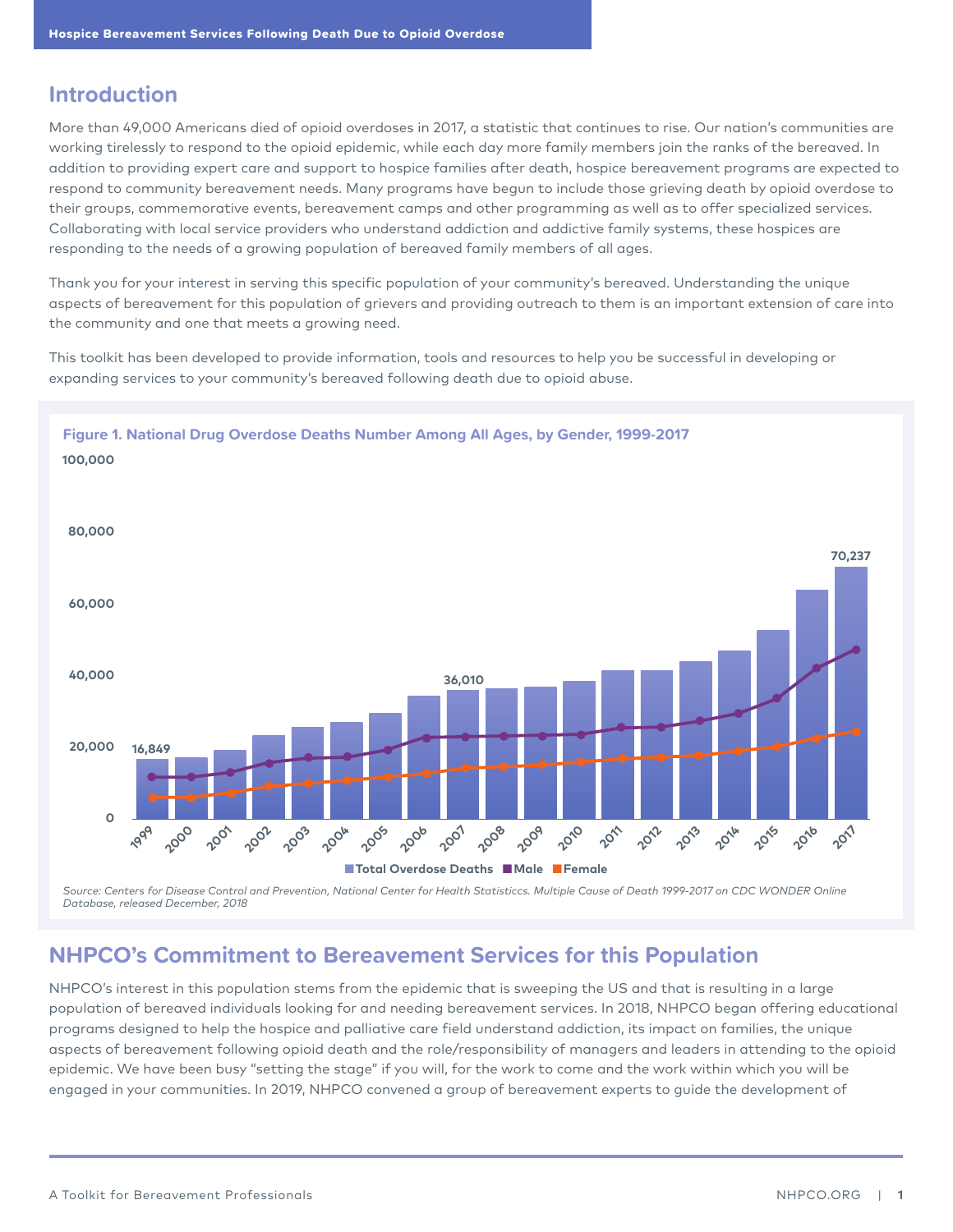services to the bereaved following death due to opioid overdose. They helped develop information, training, resources and guidelines to help hospice programs.

NHPCO was awarded a grant from Legal & General America, a life insurance company, to focus efforts on this population of bereaved people. NHPCO is grateful to Legal & General America for its interest and its support to advance access to hospice bereavement services.

# **Legal & General America**

https://www.lgamerica.com/corporate/who-we-are

Legal & General America is a London-based company with branches the United States. It is the 7th largest insurer in the world with a strong commitment to corporate and social responsibility.

In addition to providing funding to help hospice bereavement programs develop services to meet the needs of survivors following death due to opioid addiction, L & G America provided the funding for NHPCO's "Find a Bereavement Provider" tool.

# **Who Should Use this Toolkit?**

This toolkit was developed with the guidance of hospice bereavement professionals for hospice bereavement professionals. Its goal is to provide information, tools and resources to help you be successful in developing or expanding services to your community's bereaved following death due to opioid abuse. With that goal in mind, the following audiences will benefit from its use:

- Counselors, social workers, spiritual care providers and others working within hospice bereavement programs
- Coordinators, managers and directors that oversee hospice bereavement programs
- Hospice staff who want to provide (or are providing) services to those who have experienced a death due to opioid overdose

# **Scope of Hospice Bereavement Services**

Hospice bereavement programs and services are focused on providing education and support for family members following the death of a family member receiving hospice care and to non-hospice members of their communities. NHPCO's *Guidelines for Bereavement Care in Hospice* (2017) identify hospices as a "resource in providing bereavement education and services to their communities." The *Guidelines* clarify that

…the extent of the hospice's involvement in community bereavement service delivery will vary. Specific community needs, other community resources, and the bereavement resources available through the hospice program will determine the level of service delivery provided. Performing a community bereavement needs assessment will help identify specific gaps in service that the hospice bereavement program can fill. In addition, hospice bereavement programs should work collaboratively with other community providers and hospice programs to develop and provide community bereavement services, thereby increasing the resources available and avoiding duplication of services.

Hospice bereavement programs are also expected to ensure that appropriate referral(s) are made when a person's needs exceed the scope of the hospice's bereavement services. The *Guidelines* state:

Hospice bereavement programs are not expected to operate as mental health agencies in philosophy or function, but they are expected to encourage bereaved family and friends to have access to bereavement services. Hospice bereavement programs are preventative models of care. They facilitate healthy grieving and thereby aim to prevent the development of grief-related health and mental health problems.

Most hospice bereavement programs are not equipped to provide psychotherapeutic intervention and treatment for mental health disorders. Psychotherapy may be indicated when individuals have preexisting personality, emotional or developmental issues that preclude the ability to focus on the tasks of mourning that are usually addressed in grief counseling.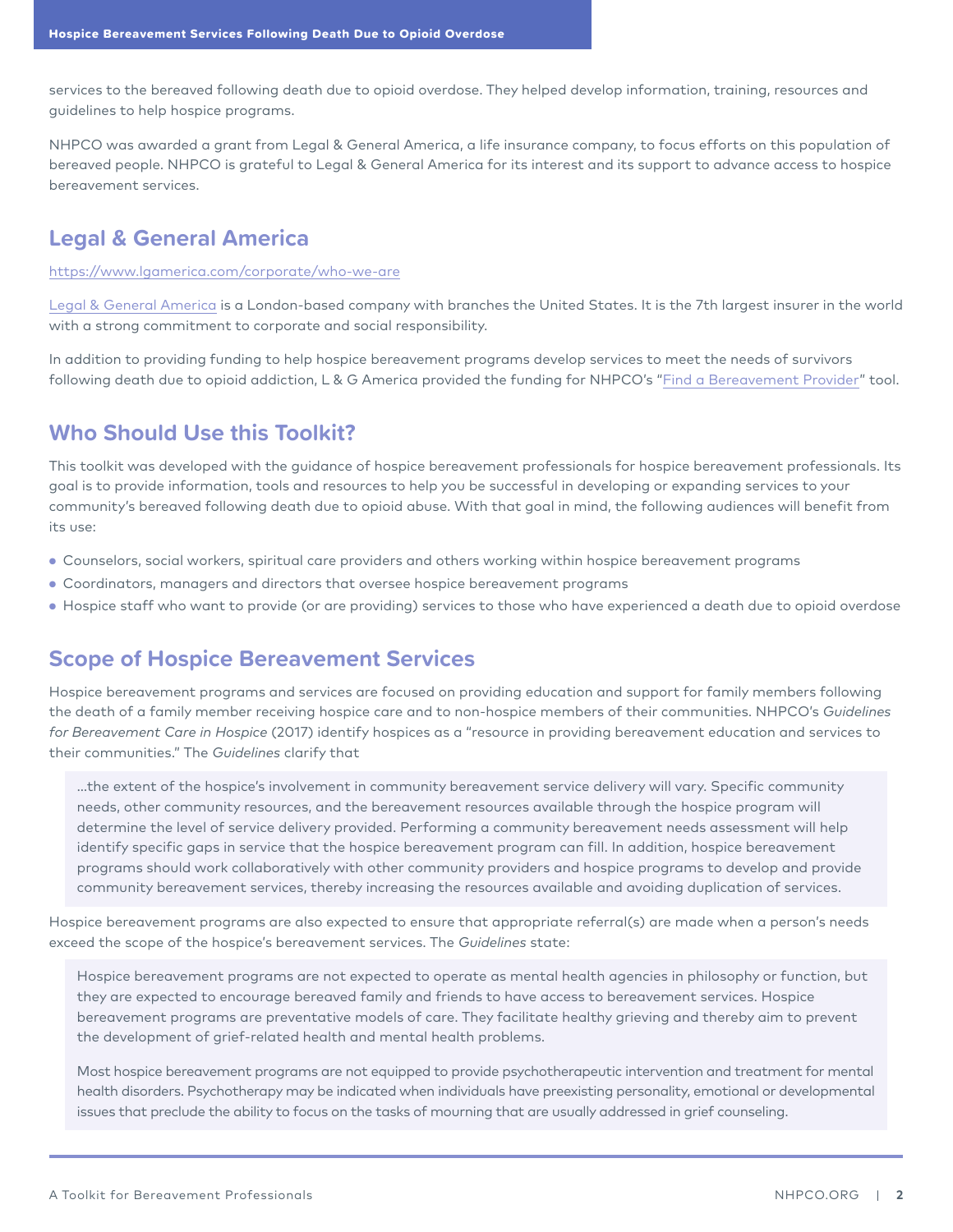As you begin to develop or expand services and support to this unique population of your community's bereaved, it is important to keep these *Guidelines* in mind and to ensure that your program's scope and limitations are well defined and understood by all staff and community stakeholders.

Additionally, you'll find alignment with two key elements identified above as you make your way through this Toolkit. First, that it is imperative for you to complete an assessment of the needs in the community; this is addressed in the section below. Second, the importance of working collaboratively with other community providers, is addressed further below.

# **Community Assessment**

Prior to initiating new services in the community, it is important to conduct a formal or informal community assessment. Your organization's policies regarding the initiation of new services may require a specific approach.

The primary purpose of the community assessment is to determine the strengths and resources available in the community to meet the needs of its bereaved following death due to opioid overdose. It helps you develop an informed understanding of the gaps and needs that exist within the community and their impact upon the community's members. Your assessment of your community's assets and needs can then be used to strategically plan and deliver relevant and timely services. In addition, it can prevent you from duplicating services that already exist and are adequately filling an identified need.

A secondary purpose and benefit to the community assessment is identifying organizations and service providers focused on the identification, treatment and support of as well as assistance to those with substance use disorders. These providers are important stakeholders in the community and, at the very least, need to be aware that you plan to offer bereavement services to this population. They may also become important collaborators who can help you navigate your emerging new role in service provision to this population.

Key pieces of data to consider including in your community assessment:

- Numbers of deaths due to opioid overdose in your community (or service area) and its percentage increase
- Number of substance use disorder treatment programs, their capacity and current status https://dpt2.samhsa.gov/treatment/
- Number of support programs for families coping with a member's substance use disorder
- Number of bereaved support resources for families following the death of a member due to opioid overdose, their location and accessibility to your service area
	- − Are all ages of family members served?
	- − Are programs ongoing or time-limited?

Hospices already engaged in providing services to this population of bereaved find that their assessment of the community's needs was based less on a formal assessment and more on collecting information, data and responding to requests for services.

For some, data revealed increasing phone calls for services to these bereaved people and they quickly determined how to include them in existing services. Others received outreach from substance use disorder treatment programs looking for help for clients they served, which spurred them into action.

Other hospices hosted an educational forum to which the community was invited. Speakers included representatives from various community agencies focused on substance use disorders as well as bereaved family members. Small breakout groups provided additional information about the needs in the community. Following these events, new services were initiated for this population of bereaved.

Again, your assessment of your community's needs is an important first step in determining what supports already exist, what is needed and where you might work to fill a gap. Identifying and seeking opportunities to collaborate with existing community providers can also be achieved through this activity.

For more information on conducting a formal community assessment, see Conducting a Community Assessment.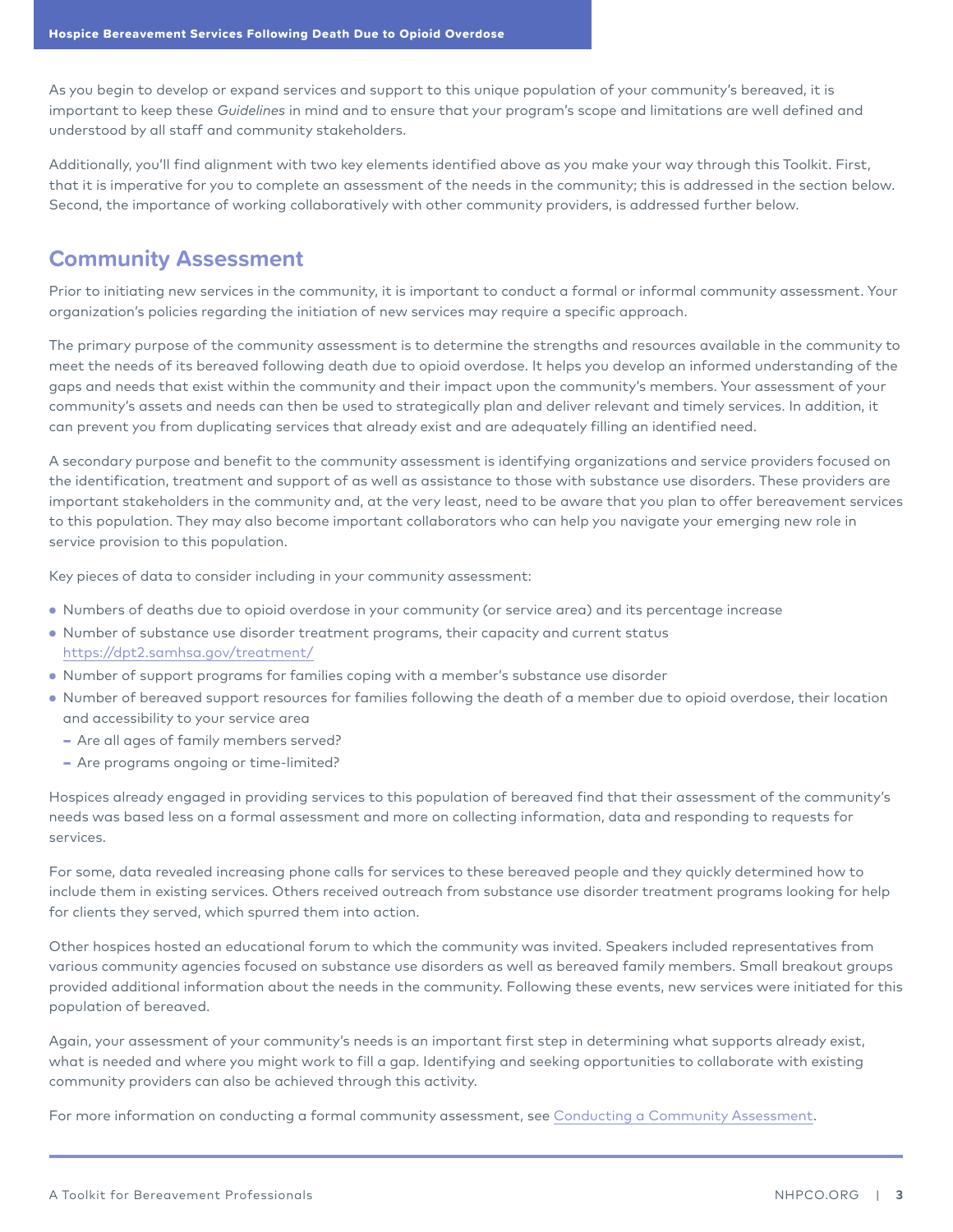# **Community Collaboration**

Community collaboration is a key strength for hospices, and one that can be further developed and explored as services are expanded to meet the needs of your community's bereaved following death due to opioid overdose. Many communities have expanded services to respond to our country's opioid epidemic and they can be important allies, referral sources, consultants and collaborators as you expand services to this unique population of the bereaved.

As mentioned above, local substance use disorder treatment programs are key to your efforts. Reach out and learn about them and what they perceive to be the needs of the family members they see; suggestions are provided below.

In addition, collaborating with local first responders, healthcare providers, hospitals and emergency departments, law enforcement, funeral homes and others can help build your collaboration network.

### **Compassionate Friends** www.compassionatefriends.org

A self-help organization offering friendship, understanding, and hope to bereaved families that have experienced the death of a child

**GRASP** (Grief Recovery after a Substance Passing) www.grasphelp.org Created to offer understanding, compassion, and support for those who have lost someone they love through addiction and overdose

**International Cemetery, Cremation and Funeral Association** www.icfa.com

**Local Crisis Response Teams**

**Local Medical Examiners**

**Local Substance Use Disorder Professionals**

**National Funeral Directors Association:** www.nfda.org

**Opioid Treatment Recovery Programs (by state)** https://dpt2.samhsa.gov/treatment/

**State Drug Treatment Programs**

**The Association for Addiction Professionals** https://www.naadac.org/

# **Training**

NHPCO's Work Group on Bereavement Following Opioid-Overdose Deaths identified key training needs for hospice bereavement professionals who want to develop or expand services to this population of their community's bereaved. Hospice bereavement professionals generally have training and expertise about grief and bereavement and the ways that it impacts family members but understanding addiction and addictive family systems is not a key competency.

NHPCO designed an introductory three-part Webinar series that was offered in October 2019 to introduce hospice bereavement professionals to the nature of addiction and how it impacts families and the unique and significant aspects of bereavement for this population of grievers. In addition, one Webinar featured bereaved family members themselves, describing their experiences and providing an unprecedented learning opportunity.

NHPCO recommends that hospice bereavement professionals participate in this Webinar series (available free after the live event occurred to NHPCO members) to provide basic understandings of addiction, addictive cycles and the bereavement experience following opioid overdose deaths. In addition, this toolkit contains several resources that are available to provide additional training and ensure competency in serving these bereaved.

Access the Webinar Series or call NHPCO's Provider Solutions Center at 800-646-6460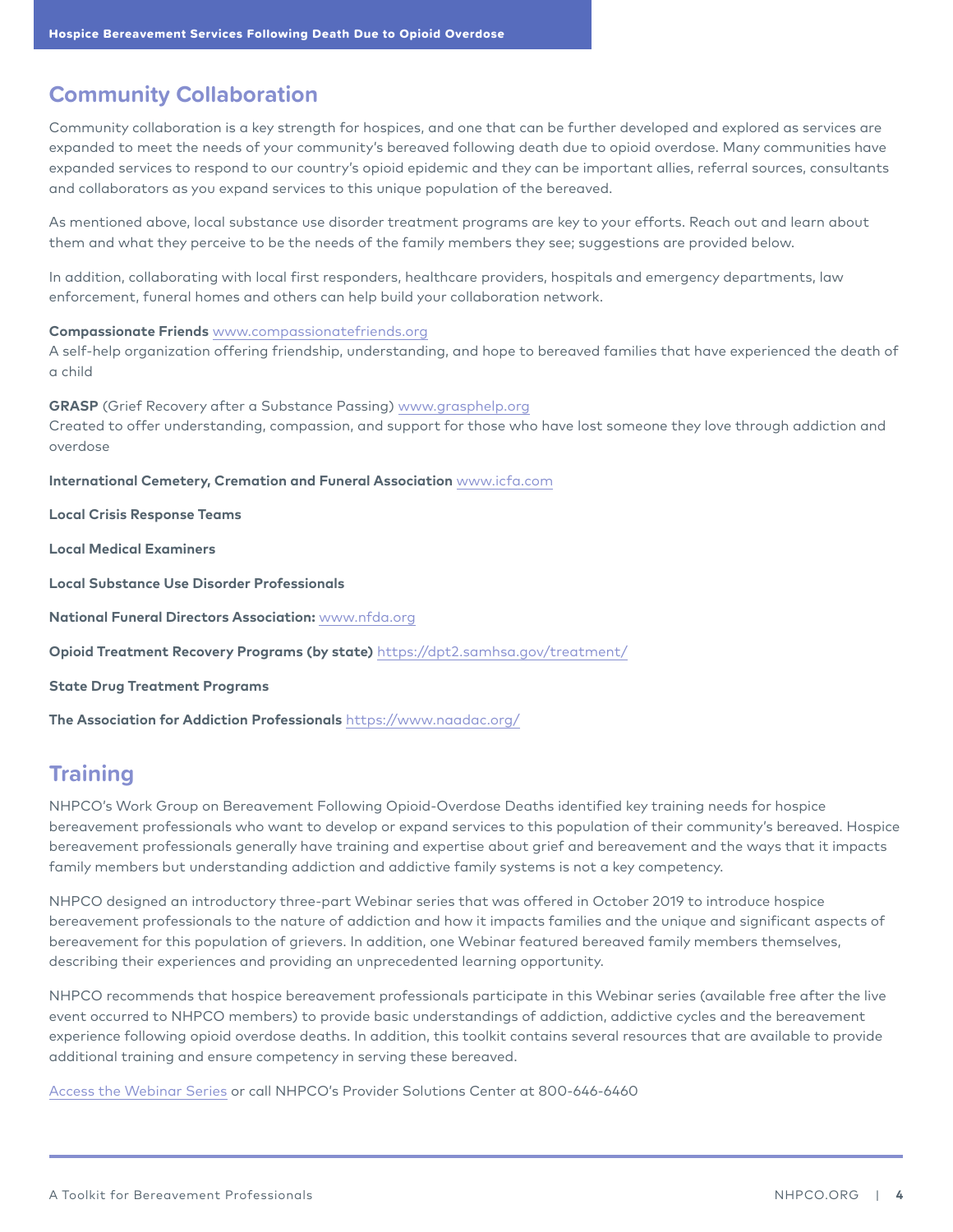Some hospices have engaged local addictions specialists and/or treatment programs to provide in-person training to their staff. This can be an effective outreach and collaboration opportunity for your bereavements services and is highly recommended. In addition, having key addiction specialist contacts in your community can be helpful should you need to consult with an expert about an issue presented by a bereaved family member.

# **Staff Competency**

NHPCO's *Guidelines for Bereavement Care in Hospice* (2017) recommend that hospice bereavement professionals engaged in the direct and ongoing provision of bereavement services "have education, training, and professional experience in mental health and grief and loss, and basic understanding of human development and behavior. Mental health and bereavement expertise is important given the complexity of human nature and the potential for complicated grief and complex family dynamics."

This is certainly also true when considering providing services to family members following death due to opioid overdose deaths. Ensuring that staff understand addiction and its impact on families is a basic competency; increasing their knowledge, improving their practice in working with these families and measuring the impact of their services on an ongoing basis is recommended.

Securing the expertise of local addictions specialists and/or treatment programs to provide addiction-specific clinical supervision may be helpful; another reason that community collaboration is so important when developing or expanding services to these bereaved.

A number of templates designed to determine levels of competency and proficiency in any given skill area are widely available and may be helpful to employ when planning training for staff and determining their level of competency to serve these bereaved, or any new service, for that matter. The following template, from the National Institutes of Health, can be a useful tool to employ. The template identifies, by column, proficiency levels and describes them as well as identifies focus areas for continued learning to increate competency.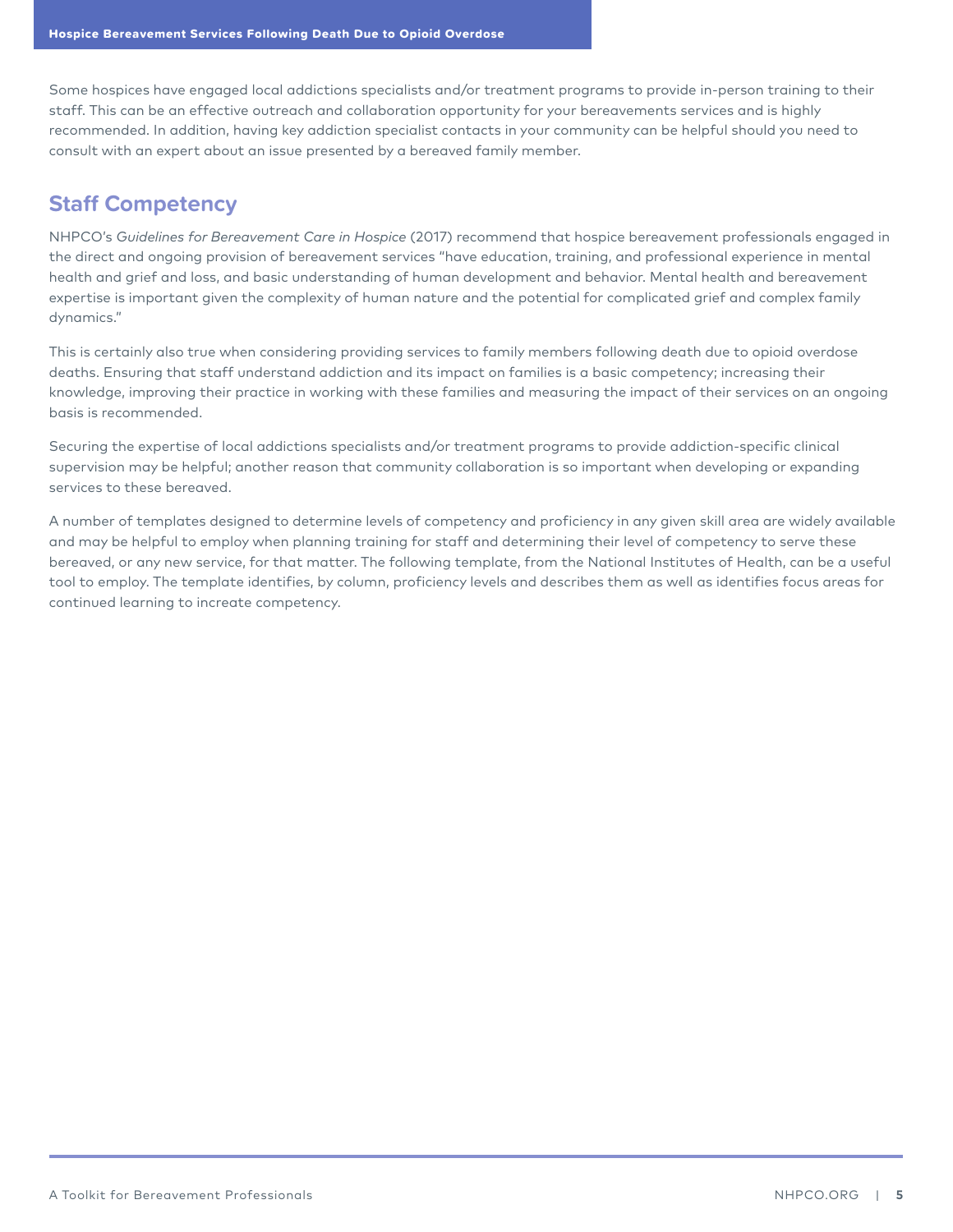# **Proficiency Scale**

| <b>Proficiency Level</b>                          | <b>Proficiency Description</b>                                                                                                      | <b>Focus Areas</b>                                                                                                                                                                                                                                          |
|---------------------------------------------------|-------------------------------------------------------------------------------------------------------------------------------------|-------------------------------------------------------------------------------------------------------------------------------------------------------------------------------------------------------------------------------------------------------------|
| <b>Fundamental Awareness</b><br>(basic knowledge) | Common knowledge<br>Understanding of basic techniques and concepts                                                                  | Focus on learning                                                                                                                                                                                                                                           |
| <b>Novice</b><br>(limited experience)             | Level of experience gained in classroom,<br>experimental scenarios or on-the-job training<br>Help needed when performing this skill | Focus on developing through on-the-job experience<br>Understand and discuss terminology, concepts,<br>principles and issues related to this competency<br>Utilize the full range of reference and resource<br>materials in this competency                  |
| <b>Intermediate</b><br>(practical application)    | Successfully complete tasks in this competency as<br>requested<br>Help from an expert may be required from time to<br>time          | Focus is on applying and enhancing knowledge or skill<br>Apply this competency to situations occasionally<br>while needing minimal guidance to perform<br>successfully                                                                                      |
|                                                   | Can usually perform the skill independently                                                                                         | Understand and can discuss the application and<br>implications of changes to processes, policies, and<br>procedures in this area                                                                                                                            |
| <b>Advanced</b><br>(applied theory)               | Perform the actions associated with this skill<br>without assistance                                                                | Focus is on broad organizational/professional issues                                                                                                                                                                                                        |
|                                                   | Recognized within organization as "a person to ask"<br>when difficult questions arise regarding this skill                          | Consistently provide practical/relevant ideas and<br>perspectives on process or practice improvements<br>which may easily be implemented                                                                                                                    |
|                                                   |                                                                                                                                     | Capable of coaching others in the application of this<br>competency by translating complex nuances relating<br>to this competency into easy to understand terms                                                                                             |
|                                                   |                                                                                                                                     | Participate in senior level discussions regarding this<br>competency                                                                                                                                                                                        |
|                                                   |                                                                                                                                     | Assist in the development of reference and resource<br>materials in this competency                                                                                                                                                                         |
| <b>Expert (recognized authority)</b>              | Known as an expert in this area                                                                                                     | Focus is strategic                                                                                                                                                                                                                                          |
|                                                   | Provide guidance, troubleshoot and answer<br>questions related to this area of expertise and the<br>field where the skill is used   | Demonstrated consistent excellence in applying this<br>competency across multiple projects and/or<br>organizations                                                                                                                                          |
|                                                   |                                                                                                                                     | Considered the "go to" person in this area within<br>organization and beyond                                                                                                                                                                                |
|                                                   |                                                                                                                                     | Create new applications for and/or lead the<br>development of reference and resource materials<br>for this competency                                                                                                                                       |
|                                                   |                                                                                                                                     | Diagram or explain the relevant process elements<br>and issues in relation to organizational issues and<br>trends in sufficient detail during discussions and<br>presentations, to foster a greater understanding<br>among internal and external colleagues |

*(Adapted from NIH, 2019)*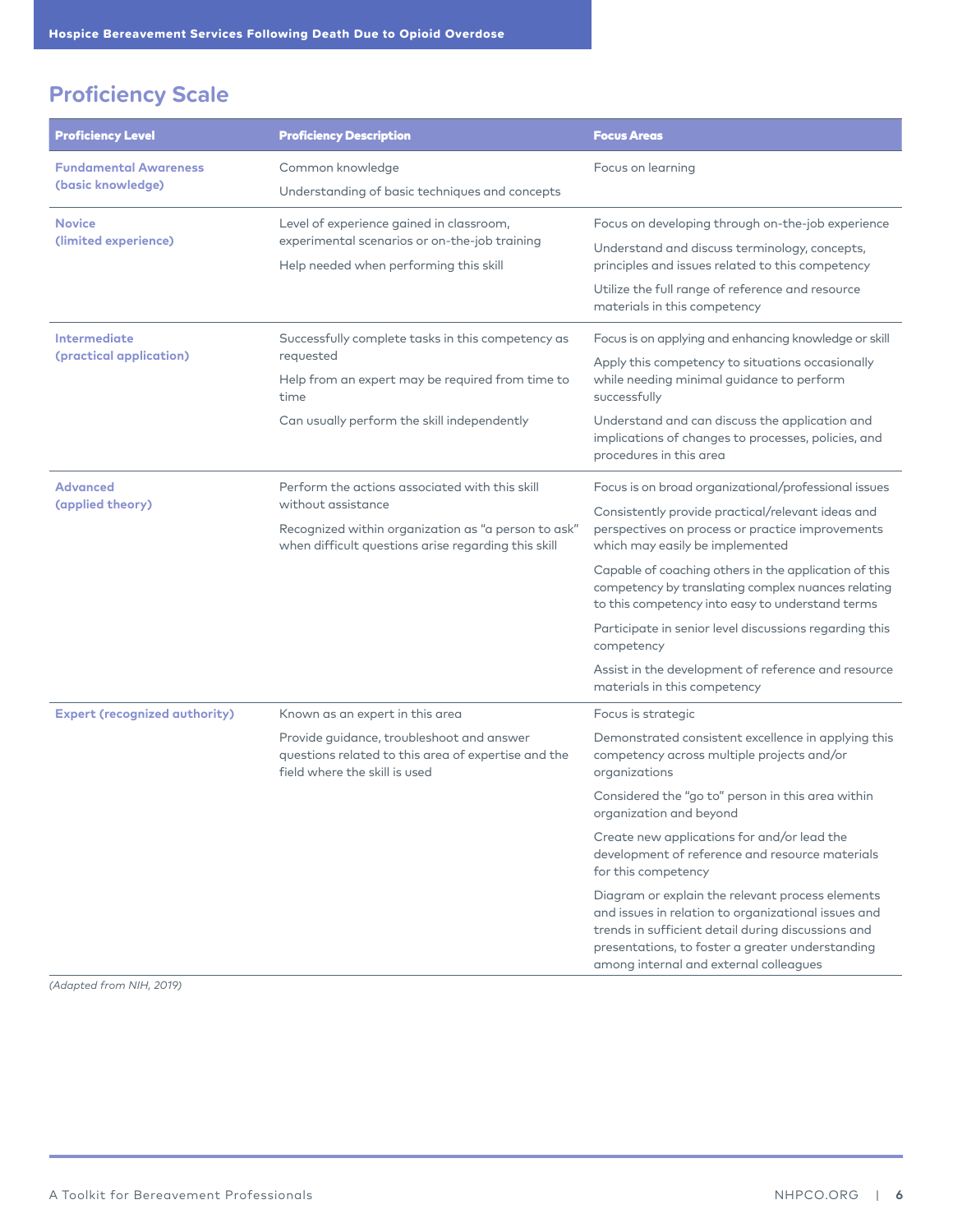# **Promotion and Marketing**

Hospice bereavement programs currently providing services to the bereaved following opioid overdose deaths utilize key methods for reaching them. As previously described, holding educational forums of general interest can garner attention and interest and help identify potential participants. In addition, hospices have focused on reaching key community stakeholders who are willing to refer people to these services and help promote them.

The following broad groups may be helpful to seek out in your community as you develop or expand services.

- City/county leadership councils or related groups (community leadership development programs)
- Community service organizations (Kiwanis, Rotary)
- County medical examiners
- Drug treatment agencies and related professionals
- EMS, police and first responders
- Funeral homes
- Local print and online newspapers
- Mental health professionals
- Outpatient treatment programs
- Recovery programs
- Universities (especially graduate programs in medical and mental health areas)

In addition to reaching out to various stakeholder groups, press releases, social media announcements and securing interviews with local TV and radio broadcasts have been helpful. Once an initial group of participants has been formed, "word of mouth" promotion seems to be very successful.

# **Conclusion**

This toolkit was created to provide information, tools and resources to help you be successful in developing or expanding services to your community's bereaved following death due to opioid abuse. We hope you find its contents valuable as you work to serve this population and that you will embrace a process of "continuous learning" with respect to bereavement services for this population. These community members deserve our respect, compassion and commitment, and we must commit to serve them in an informed, competent, helpful and responsible manner.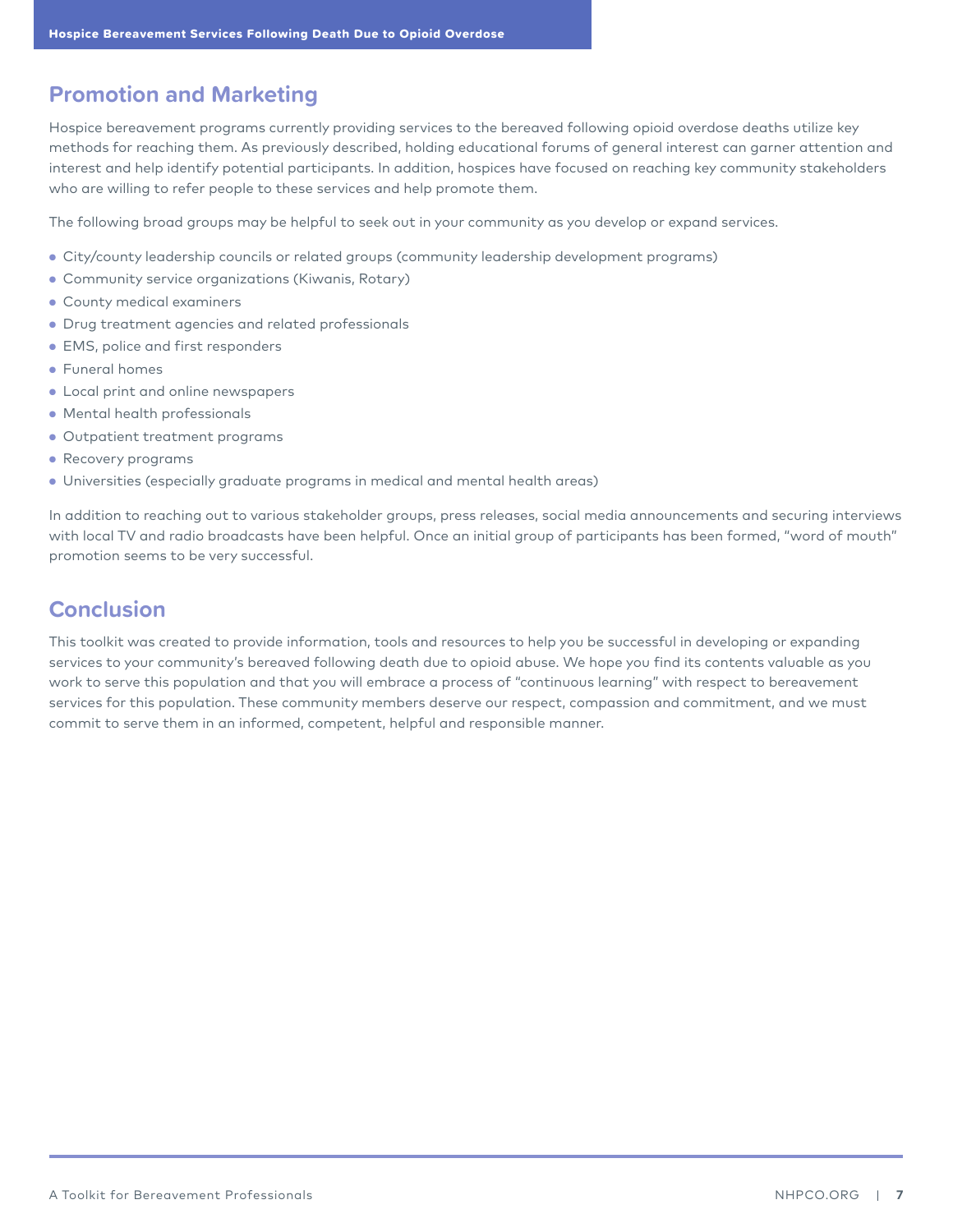# **Selected Training Resources for Bereavement Professionals\* on Opioid Addiction and Bereavement Following Opioid Overdose Deaths**

### **Addiction Cycle and Impact on Family**

Da Silva, E A. Noto, A R and Formigoni, M l (2007) Death by drug overdose: Impact on families. *Journal of Psychoactive Drugs*, 39(3), 301-306.

National Resources for Families Affected by Addiction (Judi's House/JAG Institute, 2019)

The Many Ways Addiction Affects the Family (Addiction Center, 2019)

The Ripple Effect: The Impact of the Opioid Epidemic on Children and Families (The Milbank Quarterly, 2019)

Wasted: Exposing the Family Effect of Addiction (TEDx, 2018; 15:17 minutes)

Facing Addiction as a Family (Hazelden/Betty Ford Foundation, 2019)

### **Bereavement following Death due to Overdose**

Feigelman, W. (2012). *Devastating losses: How parents cope with the death of a child to suicide or drugs*. New York, NY: Springer.

Feigelman, W., Jordan, J. R., & Gorman, B. S. (2011). Parental grief after a child's drug death compared to other death causes: Investigating a greatly neglected bereavement population. *Omega: Journal of Death and Dying*, 63(4), 291-316. doi:10.2190/ OM.63.4.

Guy, P. (2004) Bereavement through drug use: Messages from research. Practice. 16(1) 43-54.

Parental Overdose and Grieving Children (Institute for Research, Education and Training in Addictions, 2019)

Templeton, L., Valentine, C., McKell, J., Ford, A., Velleman, R., Walter, T., …Hollywood, J. (2017). Bereavement following a fatal overdose: The experiences of adults in England and Scotland. *Drugs: Education, Prevention and Policy*, 24(1), 58-66. doi:10.3109 /09687637.2015.112732

Valentine, C., Bauld, L., & Walter, T. (2016). Bereavement following substance misuse: A disenfranchised grief. *Omega: Journal of Death and Dying*, 72(4), 283-301. doi:10.1177/0030222815625174

### **General Information on Opioid Addiction**

America Addicted (PBS, 2017)

Everything You Think You Know About Addiction is Wrong (TED Global London, 2015; 14:35 minutes)

Lessons Learned from the Center of America's Opioid Epidemic (TED MED, 2017; 15:40 minutes)

Let's Talk: Addiction and Recovery Podcasts (Hazelden Betty Ford Foundation, 2019)

NIH Director Francis Collins on America's Addiction Crisis (*The Washington Post*, 2017; 5:10 minutes)

Overdosed (Petersburg Film, 2019; 77 minutes)

The Opioid Epidemic Practical Toolkit: Helping Faith-Based and Community Leaders Bring Hope and Healing to Our Communities (US Department of Health and Human Resources, 2018)

This Should Scare You More Than Terrorism: The Opioid Epidemic (RealLeaders, 2018)

Webinars for Professionals (Hazelden Betty Ford Foundation, 2019)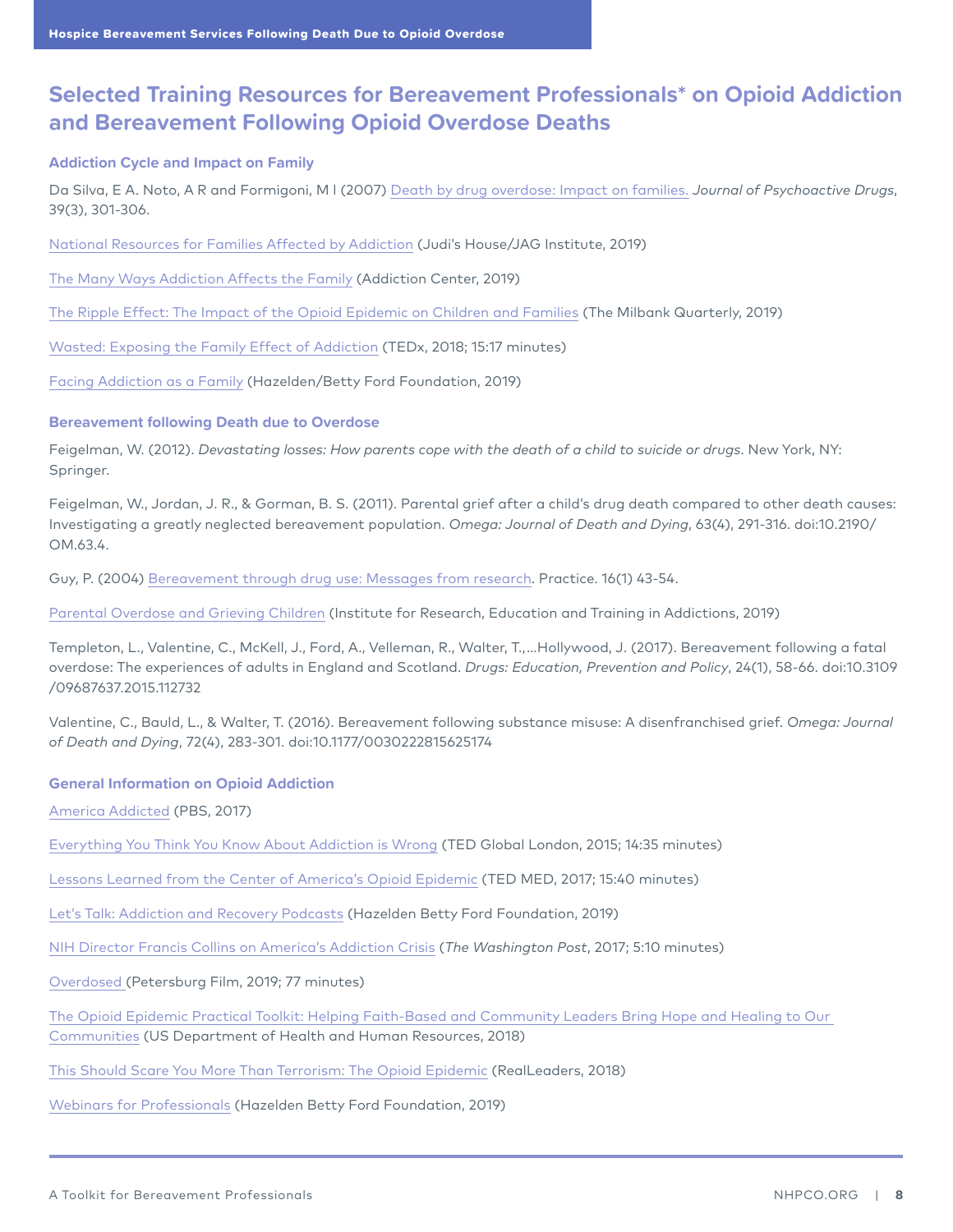### **Personal Perspectives**

Don't Call My Brother a Junkie (TEDx Talk, YouTube, 2017; 8:30 minutes)

What It's Like Having a Drug Addicted Sibling (YouTube, 2016; 3 minutes)

# **The Nature of Addiction and Impact on Brain Function**  Addiction: A Disease of Free Will (National Institute of Drug Abuse, 2015; 21:10 minutes) Addiction as a Disease (Center on Addiction, 2017) Addiction is a Chronic Disease (TEDx Talk, YouTube, 2016; 13:40 minutes) Hooked: Why Bad Habits are Hard to Break (CBS News, 2012; 2:02 minutes) Pleasure Unwoven (YouTube, 2009; 8 videos, 30 minutes)

That's Right. Addiction is a Disease (Center on Addiction, 2013; 2:15 minutes)

The Addiction Cycle: Phases of the Chronically Relapsing Disease (American Addiction Centers, 2019)

Drugs, Brains and Behavior: The Science of Addiction (National Institute on Drug Abuse, 2018)

The Struggle for Survival: Opioids, Addiction and the Brain (Broken No More/GRASP, 2019; 59:48 minutes)

Understanding Addiction (Harvard Medical School, 2019)

Why Do Our Brains Get Addicted? (TED MED, 2014; 16:20 minutes)

### **Treatment of Addiction**

A Peak Inside Opioid Users' Brains as They Try to Quit (The Associated Press, 2019)

Primary Care Management of Opioid Use Disorders: Abstinence, Methadone, or Buprenorphine-Naloxone? (Canadian Family Physician, 2017)

### **Relevant Websites**

www.whatsyourgrief.com

www.overdoseday.com

www.survivorresources.com

www.broken-no-more.org

www.grasphelp.org

www.thebrendonproject.com

www.hazeldenbettyford.org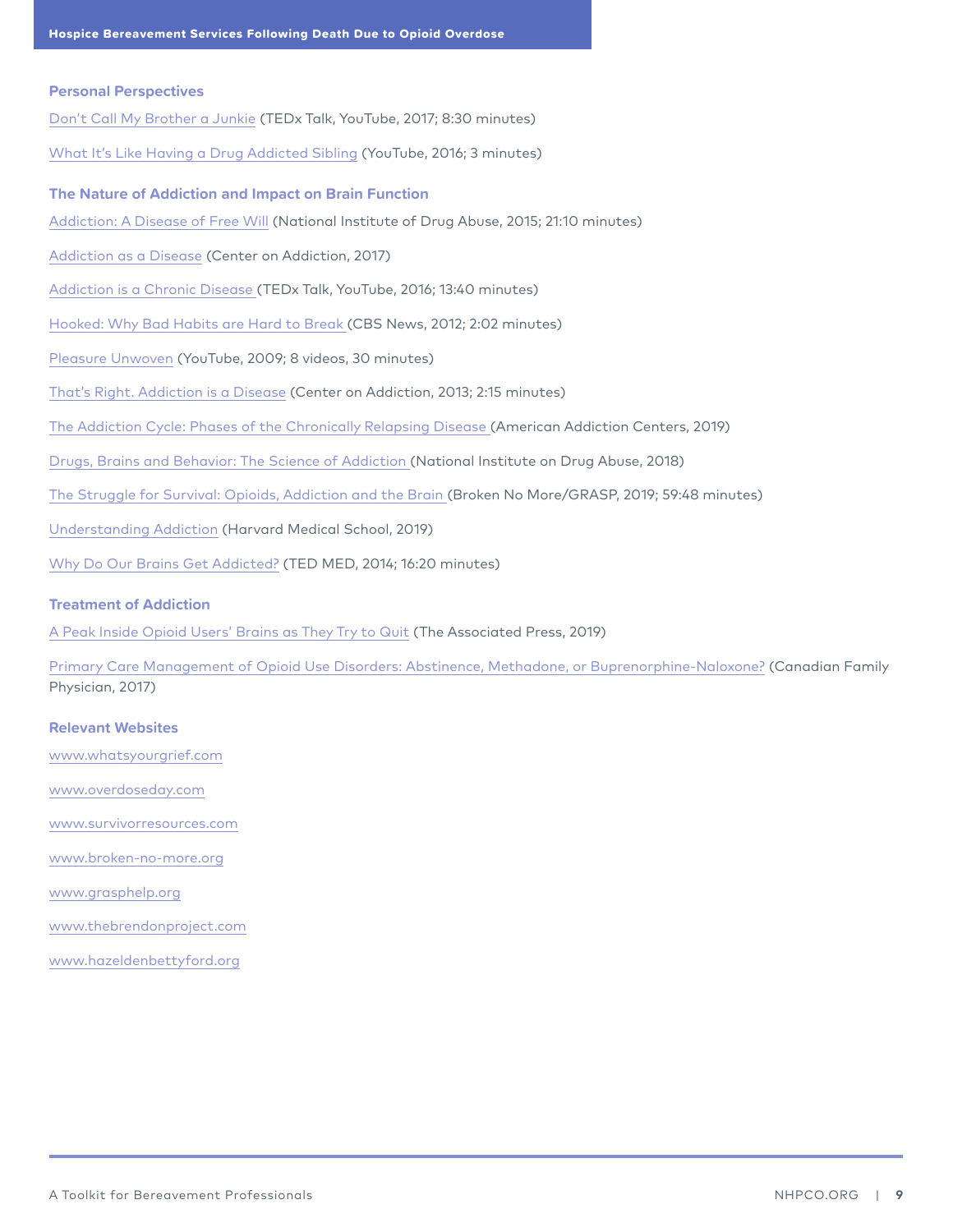# **Acknowledgements**

NHPCO expresses appreciation to and acknowledges those instrumental in guiding the development of training, creating tools and sharing resources to help the hospice field responsibly develop or expand services to those grieving death due to opioid overdose.

# **Bereavement Following Opioid-Related Deaths Work Group**

**Patti Anewalt**, PhD, LPC, FT Hospice & Community Care

**Kim Beck-Frate**, LMHC Halifax Health Hospice

**Paula K Bunn**, FT, LMFT The Elizabeth Hospice

**Susan Coale**, LCSW-C Hospice of the Chesapeake/Chesapeake Life Center

**Diane Snyder Cowan**, CHPCA, MA, MT-BC Hospice of the Western Reserve, Inc

**Nancy Dawson**, LCSW Halifax Health Hospice

**Terri C Ray**, MA, NBCC Gaston Hospice, Inc

**Barbara Bouton**, MA, FT National Hospice and Palliative Care Organization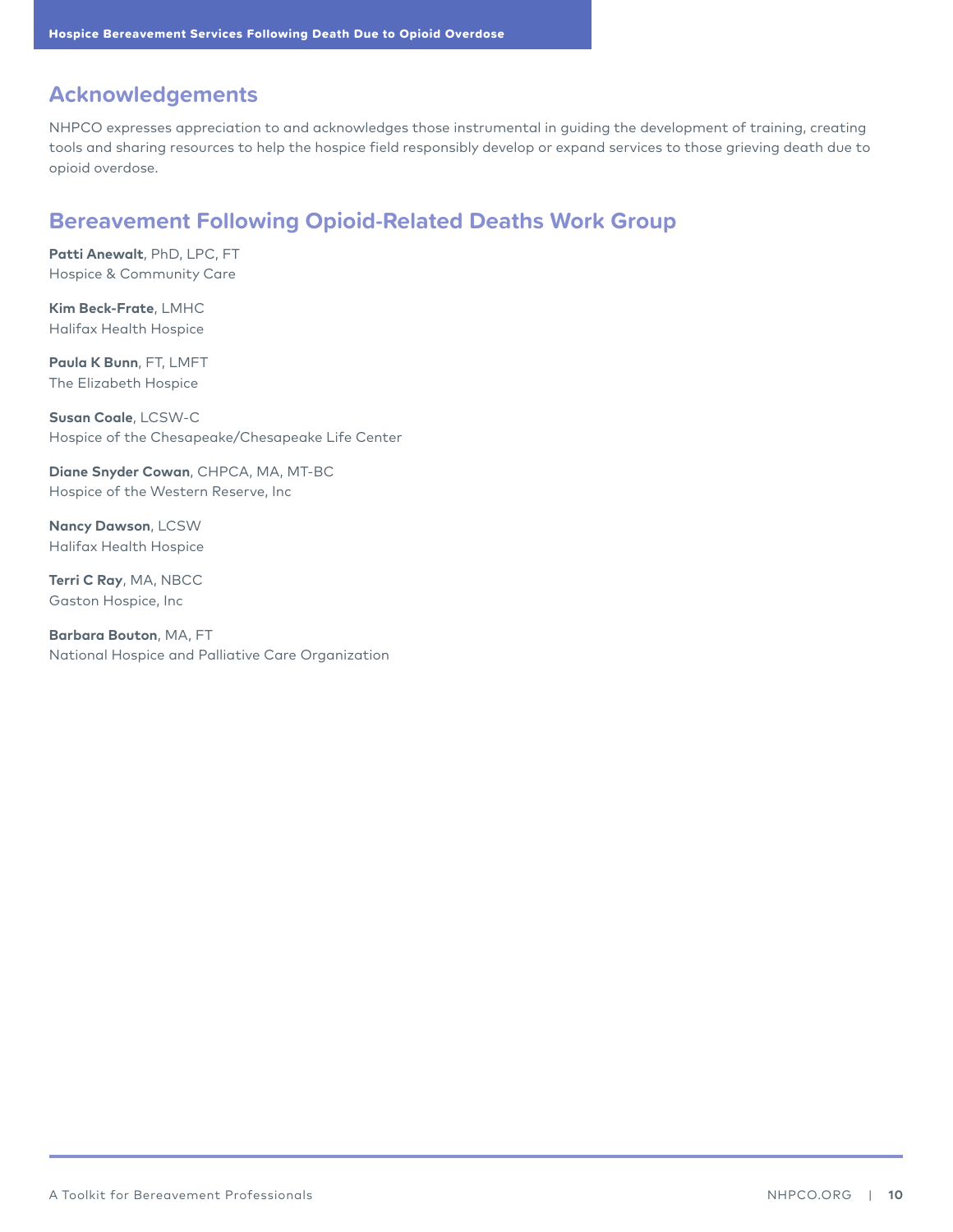# **Bereavement Services Following Opioid Overdose Deaths: Training for Hospice Providers Webinar Series**

**Webinar 1: Understanding Opioid Addiction and Its Impact**

**Matthew Polacheck**, PsyD, MA Hazelden Betty Ford Foundation

### **Webinar 2: Unique and Significant Aspects of Grief following Opioid Overdose Deaths and How Hospices Can Help**

**Patti Anewalt**, PhD, LPC, FT Hospice & Community Care

**Diane Snyder Cowan**, CHPCA, MA, MT-BC Hospice of the Western Reserve, Inc

### **Webinar 3: Bereaved Family Members' Perspectives and Funding Opportunity for Hospice Bereavement Programs**

**James Baker**, MD, MPH **Tamara Olt**, MD **Lisa Carrigan Tomm**, RN, BSN, CHPN, CHPCA

An MP4 recording of the Webinar series is available and can be ordered here. The recording is free for NHPCO members.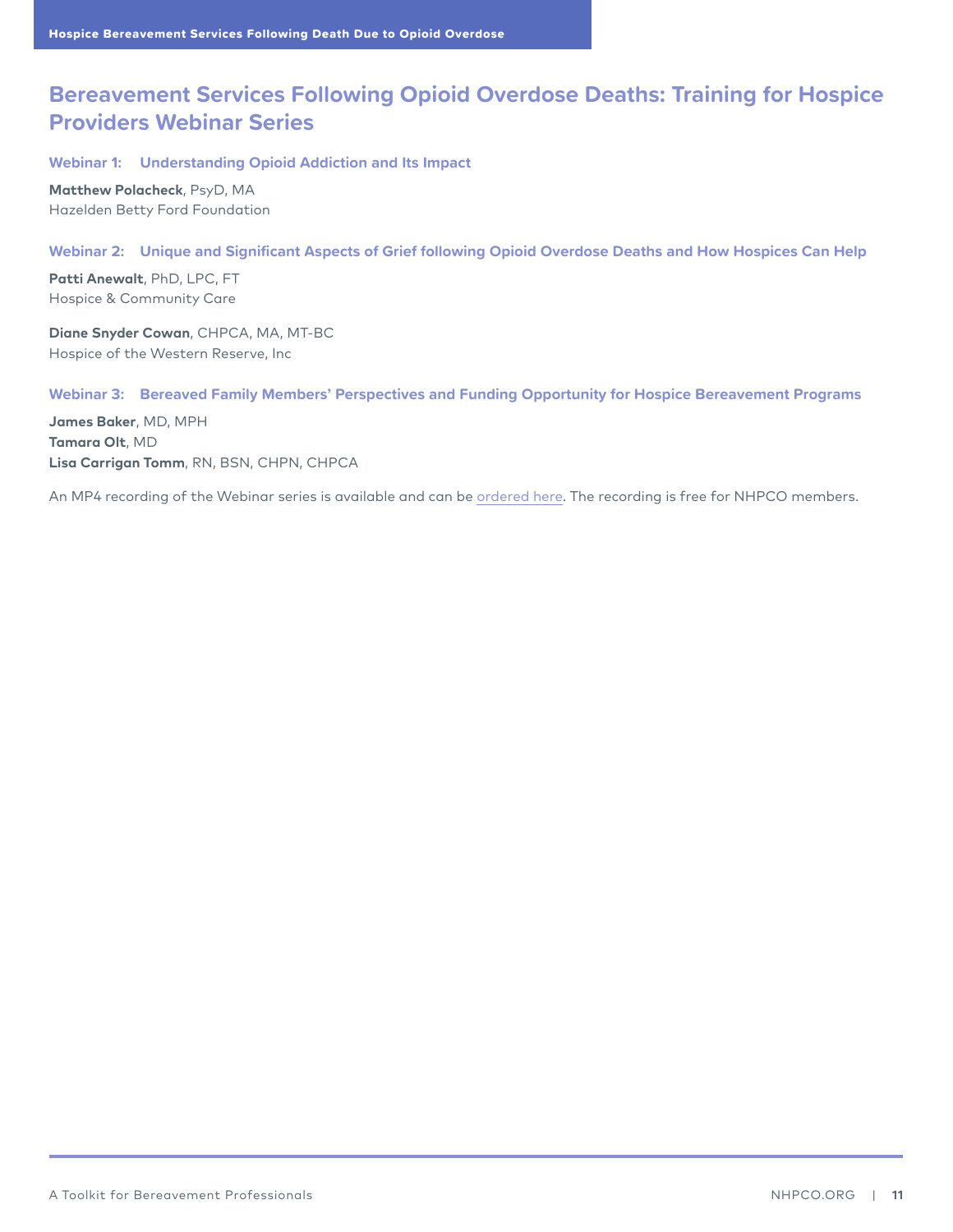### **Resources**

NHPCO is grateful to member programs that provided the handouts and resources on the following pages to provide samples of the types of things they make available to the community. We hope this inspires you to create your own resources. Do not duplicate these without permission.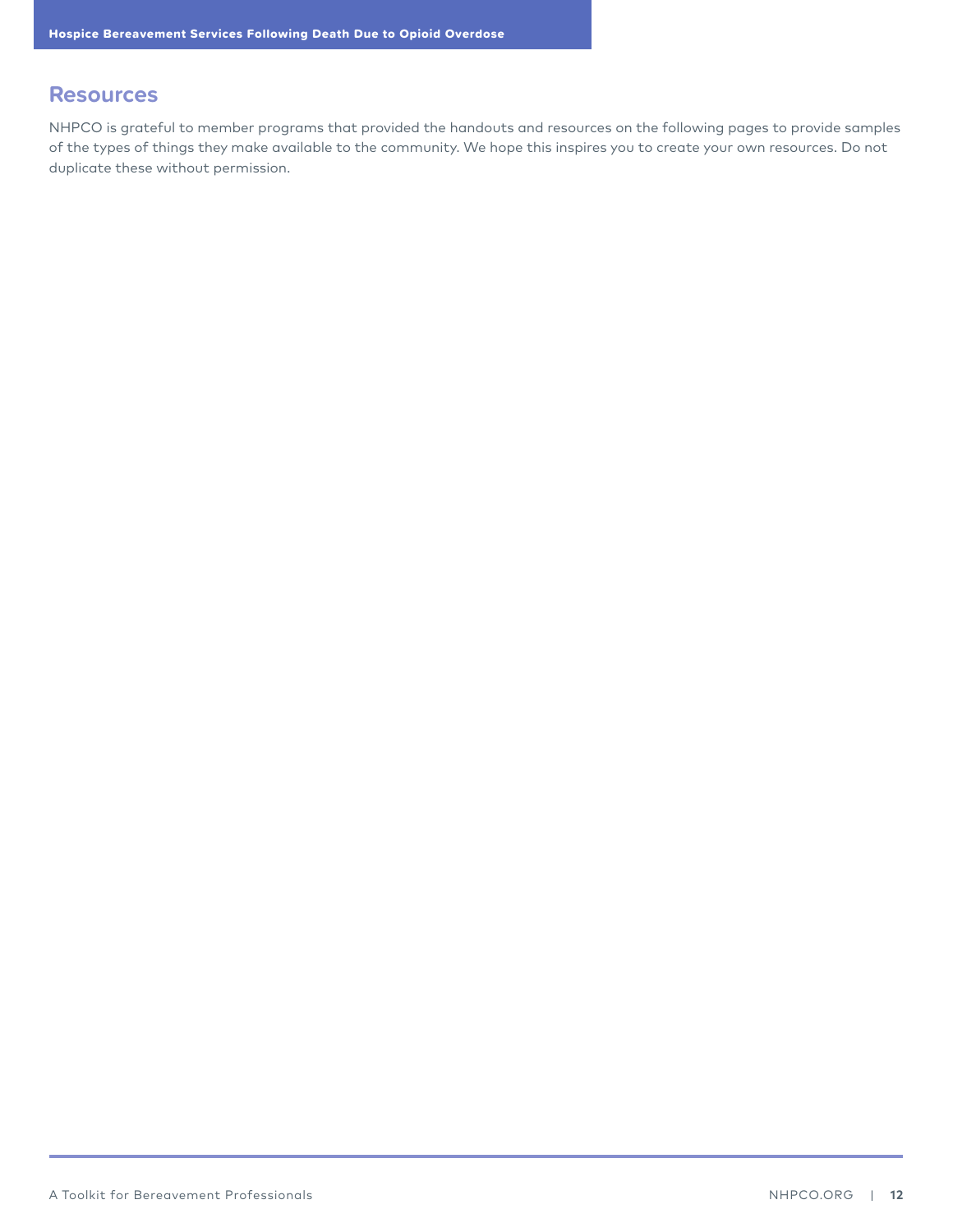# **Pathways Center for Grief and Loss**

#### **After an Overdose Death: Suggestions for Talking with Children and Teens**

Talking with children and teens about serious illness and death are uncomfortable topics for all adults to approach. Having frank conversations with them about death due to an overdose is even more challenging. It's natural to want to protect children, however withholding the truth is exactly what you should not do when it comes to a drug overdose death. Being able to talk openly and honestly with children about a difficult topic such as this one actually builds a foundation of trust. If you convey the desire to be truthful, they are far more likely to come to you with future questions and concerns. Children and teens look up to the adults around them and turn to them as models for how to behave and cope with difficult situations. They want, need and deserve to know what happened, and it's far better to hear it from an adult they are close to than through someone else or by social media. In most cases they usually don't need to know all the details you might know. But they need to be told the basic facts because if they are not, they will fill in the gaps with something worse. What they imagine will be worse than the truth. Talk about how the person died, why they died, and how this is impacting you.

Initiate the conversation. This may be difficult for you do and, if so, perhaps start with a question. *"What have you been thinking about Uncle John's death?"* conveys you are interested in, and care about, how this is impacting them. Ask what they have heard. Talk about your surprise (if appropriate) and your sadness. Think about the developmental age of the child or teen when considering how to explain the death. Use short, simple sentences. You are helping them begin to understand and adjust to the reality of what has happened. Although they need to be told the truth about the cause of death, focus on how it is impacting them. This is one of those times you are have the opportunity to help them realize that life can be difficult but they are not alone, you will always be with them to help them through it. Talk about the feelings of sadness, grief, perhaps anger or guilt. Listen for the questions behind their questions; let that be your guide for what to say and how to say it.

Part of addiction's control is the secretive nature of it. Addicts keep it hidden, families don't talk about it. By being open about the cause of death and talking about it with children you are helping to break down the secrecy. Emphasize to children and teens that you don't want them to keep secrets about addiction in themselves or others from you and you can use this opportunity for discussion.

#### *Age Specific Suggestions*

#### • **Three to five year olds**

Children this age cannot grasp the permanence of death so may ask the same questions repeatedly. They won't understand but they will react to the emotions around them. *"I have some sad news. Uncle John died last night. Died means his body doesn't work anymore. He can't breathe, he is not alive like he used to be. We are all feeling very sad."* If they were close to the person who died, expect regressive behaviors such as separation anxiety, sleeping problems, an increase in clinging or crying behaviors.

### • **Six to eight year olds**

Six year olds may still view death as reversible, so watch for magical thinking. Your child might ask *"I know you said Uncle John died, but will he be here for Thanksgiving?"* Children this age express feelings through behavior. The concept of cause and effect is developing and there is some understanding of what death involves, so this may result in a fear of death. Reassurance and a sense of security are important. *"I am very sad and need to talk with you about something. Last night Uncle John died because he took too many pills. He's been having trouble taking too many pills and this time he took so many it caused his heart to stop working. It's so hard to believe he's gone and we are all very sad. I think you will have more questions over the next few days and I want you to come ask me whatever questions you have at any time. How are you feeling about this news?"*

### • **Nine to twelve year olds**

Life is often seen in a black and white manner. There is a tendency to intellectualize and act as if it doesn't matter. A fear of abandonment keeps them on this cognitive level, so stress your ongoing support and availability to them. Children this age may exhibit either emotional avoidance or emotional outbursts that are followed by feelings of embarrassment. *"I am very*  sad and need to talk with you about something. Last night Uncle Johnny was found dead in his apartment of a drug overdose. *He has been struggling with addiction to pain pills for a while – we thought he was doing better so that's making it all the*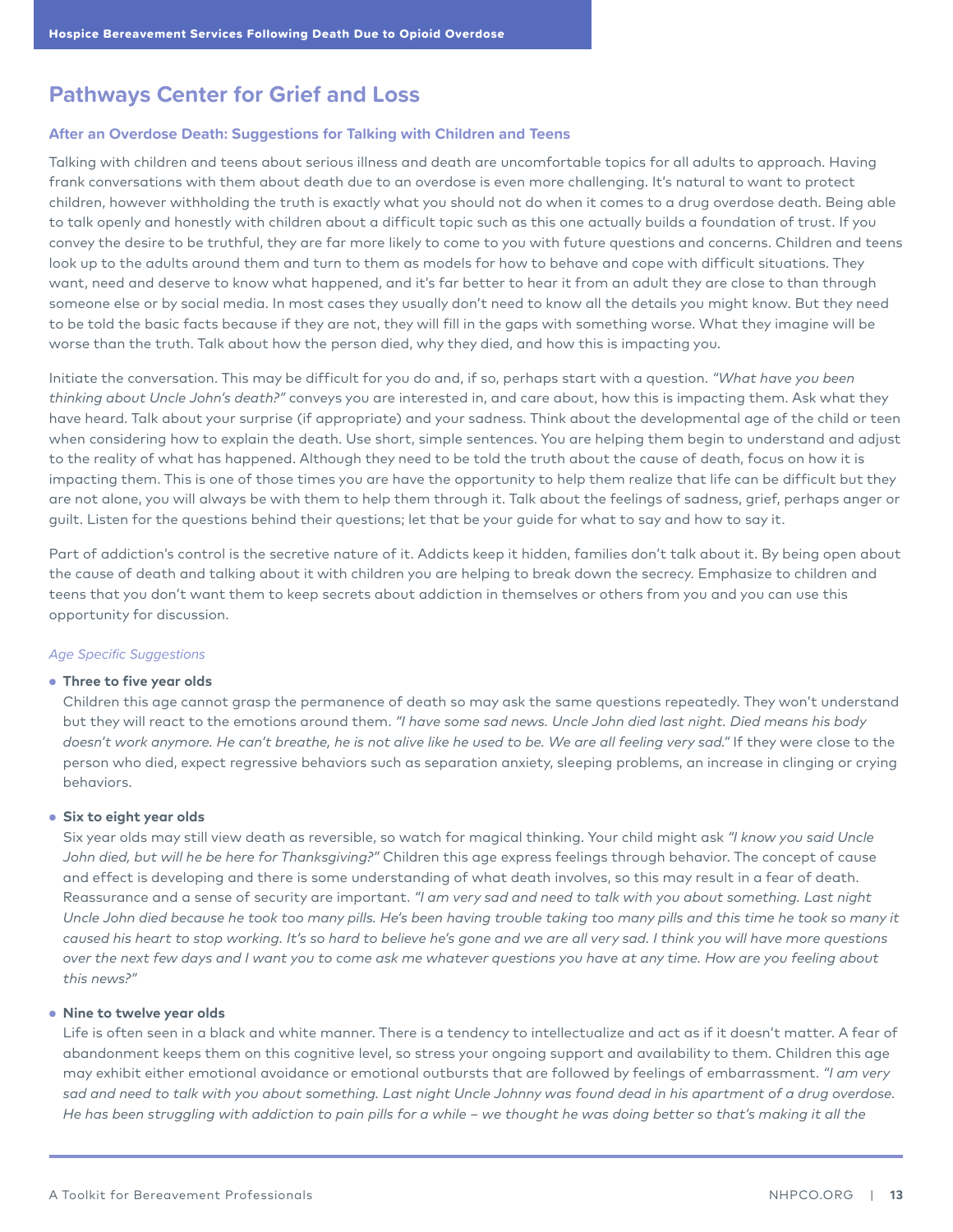*harder to grasp that he's gone. I think you will have more questions over the next few days and I want you to come ask me whatever questions you have, at any time. How are you feeling about this news?"*

### • **Thirteen to eighteen year olds**

Teens are able to understand, so need to be told, almost as much as you know. Their peers are using drugs and probably know more than you think they know. Create an open environment for sharing and asking questions. Talk with them as you would another adult. They need to feel safe to express their thoughts and feelings and have their feelings validated. Talk openly with them about the power of addiction and how seductive it can be.

Similar to many adults, children and teens are left wondering "why" this happened and "what they might have said or done to prevent an overdose death. Understand it is normal if initial reactions of shock and disbelief last several weeks given the sudden nature of the death. If the person who died is not someone they saw on a daily basis, it may be harder to grasp the finality. Explain it is common to feel angry or guilty and that loving a person is not enough to prevent someone from an overdose. They may have been unaware the person had sought help or treatment for addiction. On the other hand, they may have been well aware because they had witnessed their struggle or erratic behavior.

Know that the conversation you have with your child or teen is not a one-time conversation. You are laying the groundwork for many future conversations about this death, their reactions and your thoughts. This will give you the opportunity to correct misperceptions or inaccurate information along the way. They will realize you may not have all the answers but you are always ready and willing to hear all their questions. What greater gift can you give than the realization that they are not alone and there are others always there for them to help them with these difficult times in life?



**Prepared by Pathways Center for Grief & Loss,** 4075 Old Harrisburg Pike, Mount Joy, PA 17552 Phone: (717) 391-2413 or (800) 924-7610 • info@pathwaysthroughgrief.org www.pathwaysthroughgrief.org • Permission to copy required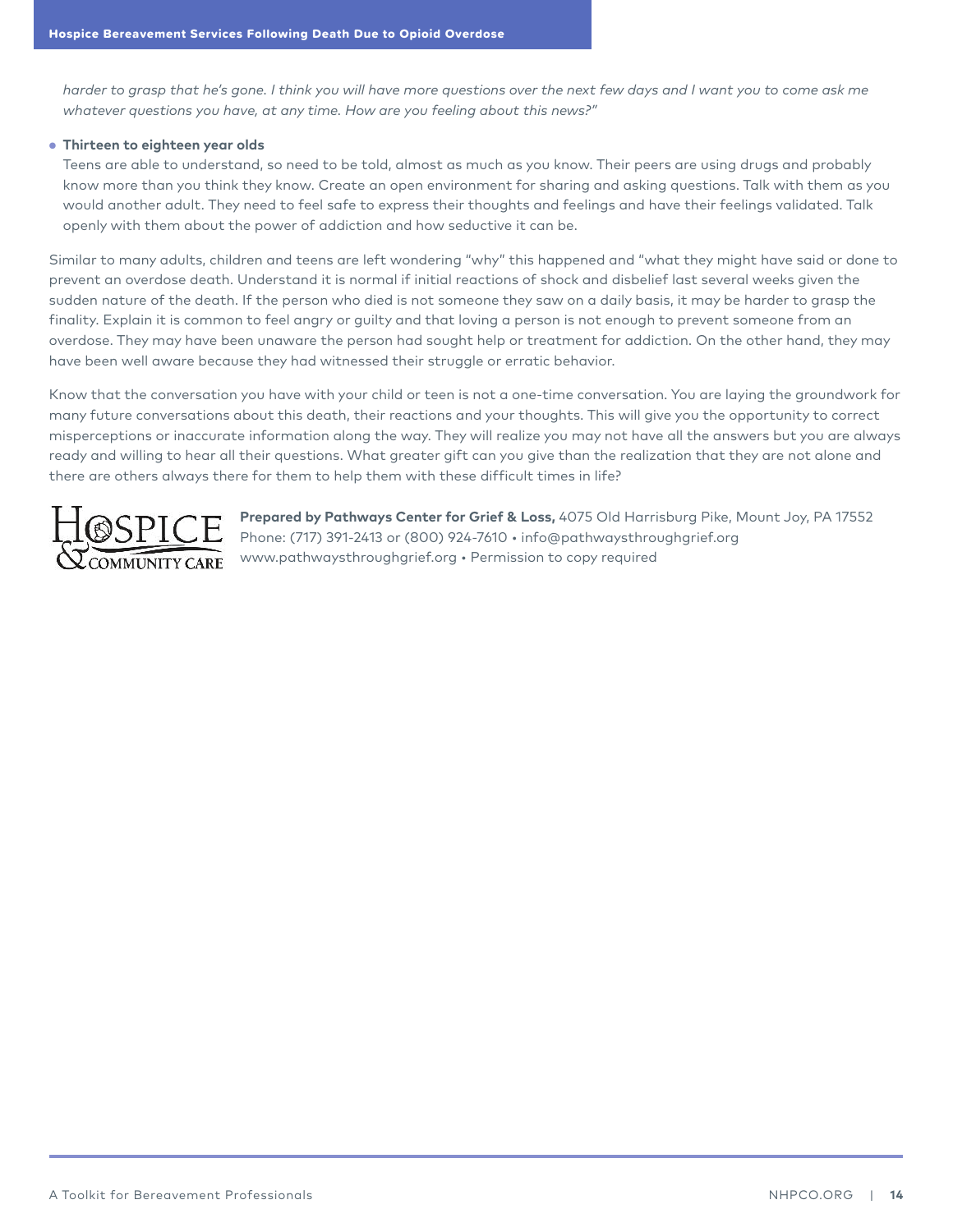# **Pathways Center for Grief and Loss**

#### **Losing a Loved One to Drug Overdose**

If you have experienced the death of a loved one from accidental drug overdose, your reactions and emotions may be unlike anything you have ever experienced! You are not only left with the devastation of the loss, but there may also be feelings of veiled guilt, shame, discomfort or anger. Society treats this death in a much different manner than death from any other natural cause, often creating a stigma difficult for you to navigate and uncomfortable for others. It is important for you to know that the following responses are common in, what for you, may feel like an abnormal and uncharted situation. Even if you have experienced some of these, please know that the intensity and duration often change and lessen over time. We have also included some tips to better cope and move forward through the pain of your loss.

### *Common Reactions:*

- Sadness over not having the chance to say "goodbye"
- Helpless that you could not protect your loved one
- Fear of judgement from others regarding you, your family or your deceased loved one
- Disappointment in yourself for not having a sixth sense or picking up on clues
- Struggling with unanswered questions and the need to understand how this happened
- Mood changes of sadness, anxiety, irritability or crying spells
- Impatience while waiting for toxicology or police reports if these were initiated
- Anger at your loved one, or others who may have played a part in their addiction
- Needing to place blame ~ either on yourself, someone else or your deceased loved one
- Difficulty concentrating, forgetfulness, fear you are "going crazy"
- Frustration over the lack of support and understanding from others about addiction
- The need to have your loved one remembered for the good in him/her and not the wayhe/she died
- Difficulty sleeping, having intense dreams, intrusive thoughts or flashbacks about thedeceased or circumstances at time of death
- Feeling isolated from supports and possibly lacking places to talk about your grief
- Fear of this happening to others you care about

#### *What May Help:*

- Acknowledge the reality of the circumstances of this death. This helps to addresscomplicated feelings and reactions to your loss which may open doors to healing for youand others who have experienced the same type of loss. Each voice expressed begins tochange the stigma of death by overdose and decreases the vicious cycle of isolation.
- Don't define your loved one by his/her addiction. The way your loved one died does nottake away from the fact that he/she was a person who was valued and loved. A personwho deserves to be remembered and grieved. Begin to consider ways to continue thislegacy of love by finding positive ways to remember your loved one.
- Find healthy ways of acknowledging and expressing your feelings.
- Understand addiction. Learning about this disease may help you to know that you arepowerless over addiction. All the money and love in the world cannot beat addiction.
- Understanding the struggle your loved one had may decrease feelings of guilt rather thanhaving them spiral into unhealthy and untruthful proportions.
- Help others understand and know what is NOT helpful in regards to their comments andactions. Educate them if they are willing to learn, and if not, you have the right to limityour interaction with them and focus on healthy and positive supports.
- Research what specific resources are available in the area of addiction loss. Some of theones below may help you feel less alone and provide a safe place to express yourfeelings.
- Seek professional help from a therapist or your doctor for reactions that persist and mayinterfere with functioning.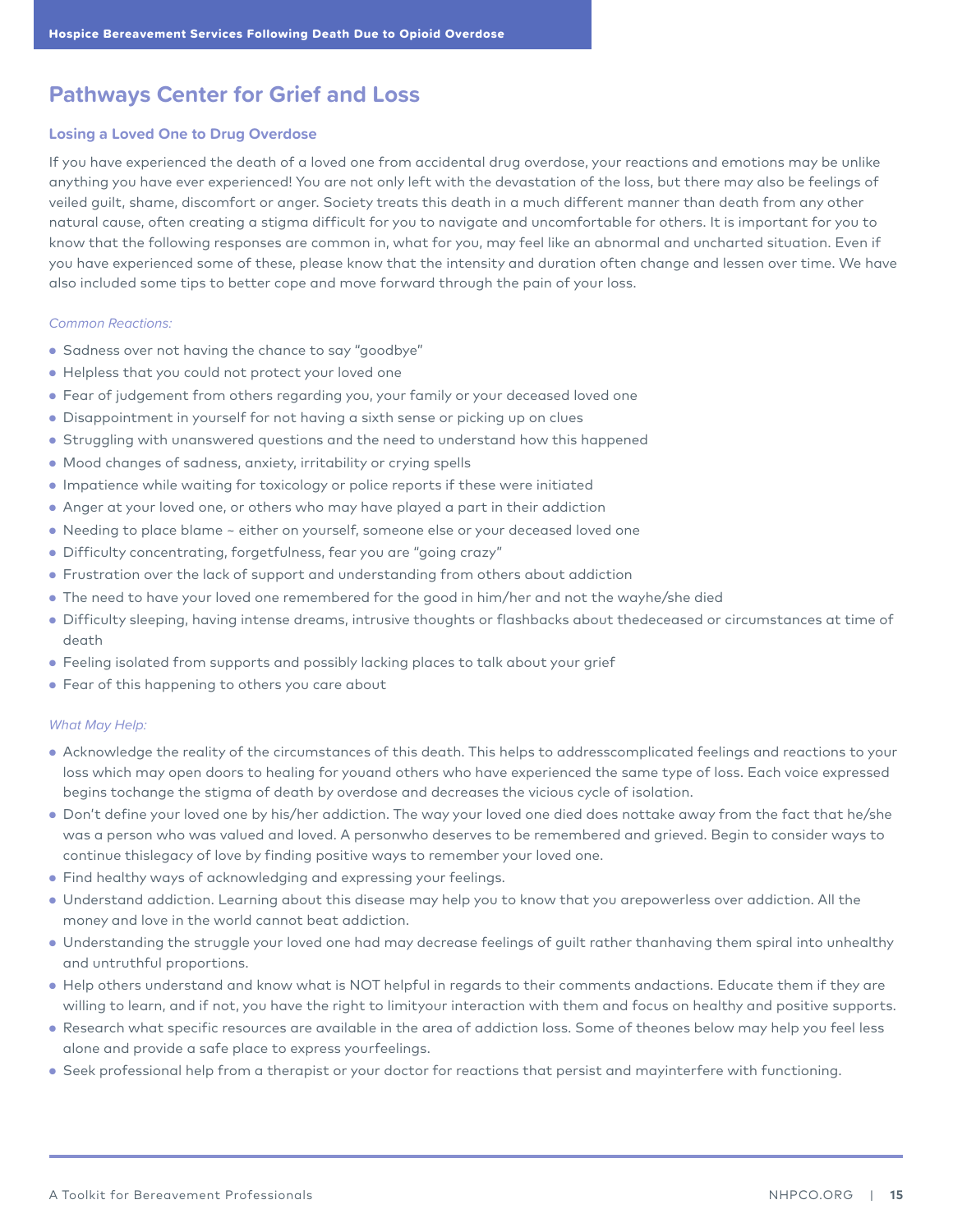*Websites:*

- www.thefix.com/mothers-lost-children-overdose The Fix is the world's leading websiteabout addiction and recovery. Their mission is to destigmatize all areas of addiction andmental health matters.
- www.grasphelp.org GRASP is Grief Recovery After Substance Abuse, a nationalresource founded to provide sources of help, compassion and understanding for thosewhose loved one died from substance abuse or addiction. They also provide online and inperson support groups throughout the country.
- www.overdoseday.com/tributes International Overdose Awareness Day is an annualglobal event to raise awareness of overdose and reduce the stigma of drug related deaths.Acknowledging the grief felt by families and friends, Overdose Day spreads the messagethat the tragedy of overdose is preventable.
- www.survivorresources.org Restoring Hope, Reclaiming Life is their focus. SurvivorsResources is a non-profit organization that offers support groups, crisis response, griefcounseling and other services for families of victims of death due to homicide, suicide,accidental overdose or violent deaths.
- www.whatsyourgrief.com/10-helpful-tips-talking-children-drug-related-death-loved-one
- www.pinterest.com/coveredCWL/overdose-awareness-dayribbons/ -- provides a varietyof bracelets, pins, ribbons and stickers in memory of those lost to overdose.
- www.overdoseday.com/product/international-overdose-awareness-day-badge/ Provides asilver badge to show support of International Overdose Awareness Day
- www.broken-no-more.org Provides support and guidance to those who have lost a lovedone due to substance abuse.

#### *Books:*

- *When A Child Dies From Drugs* by Pat and Russ Wittberger
- *Losing Jonathan* by Robert and Linda Waxler
- *Life After the Death of My Son: What I'm Learning* by Dennis L. Apple
- *One Way Ticket: Our Son's Addiction to Heroin* by Rita Lowenthal
- *Devastating Losses: How Parents Cope with the Death of Child to Suicide or Drug*s by William Feigelman, John Jordan, John McIntosh, Beverly Feigelman
- *Dark Wine Waters: My Husband of a Thousand Joys & Sorrows*, Frances Simone
- *The Grief Chronicles: A Survivors Manual for Death* by Overdose by Marie Minnich



**Prepared by Pathways Center for Grief & Loss,** 4075 Old Harrisburg Pike, Mount Joy, PA 17552 Phone: (717) 391-2413 or (800) 924-7610 • info@pathwaysthroughgrief.org www.pathwaysthroughgrief.org • Permission to copy required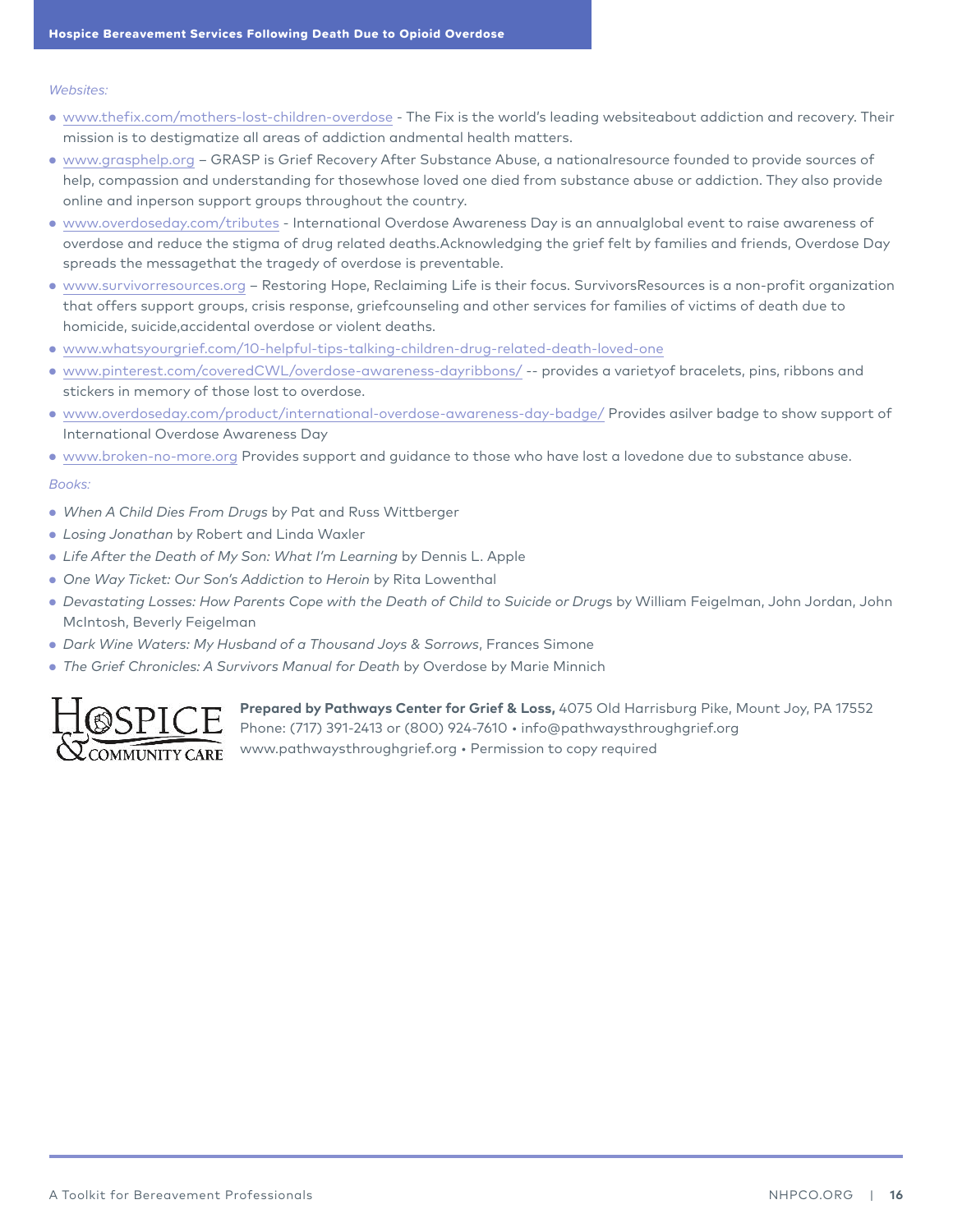### **Substance use and overdose… When a loved one dies**

Grief reactions are often intricate and complex. When you add that your loved one died from an overdose, accidental or not, it complicates matters. There are myriad emotions that occur when someone dies, but when the death is from an overdose, the most difficult ones rise to the surface.

If you have experienced the death of a loved one from an overdose or substance use, your reactions may be unlike anything you have ever experienced. Your feelings and reactions are common in what feels like an abnormal situation or uncharted waters. If you have experienced these or continue to experience these, please know that the intensity and duration change over time.

#### **Emotions after an overdose or substance use death:**

- **Sadness** over not having had a chance to say good-bye or things left unsaid
- **Anger** at your loved one, yourself or others who played a part in their addiction
- Sometimes the bereaved feel **guilty**. You may re-live over and over the "should haves, could haves" and "if onlys." You may blame yourself or others.
- Some feel judged or ashamed for loving someone with an addiction or for having an addiction themselves. Unfortunately, **shame** makes people hesitant to share. Consequently, they don't reach out but rather become **isolated and lonely**. It is a sad, downward spiral.
- **Relief** because you are no longer waiting for more terrible news or the next upsetting phone call.
- **Frustration** that the system could not help or with the response from police or EMS. There may also be frustration if you lacked access to medical information for a loved one over age 18.
- You may feel you need to place **blame** on yourself, someone else or your deceased loved one.
- The **stigma** society imposes for substance use loss is overwhelming. You may fear judgment from others regarding you, your family and your deceased loved one. Unfortunately, people deeply misunderstand addiction.
- **Fear and anxiety** are also prevalent grief reactions with a substance use death. There is the fear that other family members or friends currently using might also die. And, there is the fear of relapse for people in recovery.

### **What can help:**

- Accept the reality of circumstances of the death including the role substances played. Talk about your complicated feelings and grief reactions. This may help others who have experienced the same type of loss and voicing your grief can help change the stigma associated with death from overdose.
- Find healthy ways to acknowledge and express your feelings. This could be through talking, writing, making art or music, hiking, etc. Do what works for you.
- Don't define your loved one by his or her addiction. The circumstances of the death do not take away from the fact that this was a person who was valued and loved – a person you valued and loved who deserves to be remembered and grieved. Find a way to honor his or her legacy.
- Educate yourself about addiction. Understanding addiction can help put to rest feelings of guilt and blame. One thing to learn is that we are powerless. It doesn't matter how much money we have or how hard we love, we cannot control someone else's addiction.
- Surround yourself with the right support system. Avoid those who disenfranchise your grief. Research what specific resources are available in the area of addiction loss. You might find comfort with a counselor or a support group with others who are also experiencing grief of an overdose death.

### **Websites:**

http://grasphelp.org/ GRASP is Grief Recovery After Substance Abuse Passing, a national resource founded to provide sources of help, compassion and understanding for those whose loved one died from substance abuse or addiction. They also provide online and in person support groups throughout the country.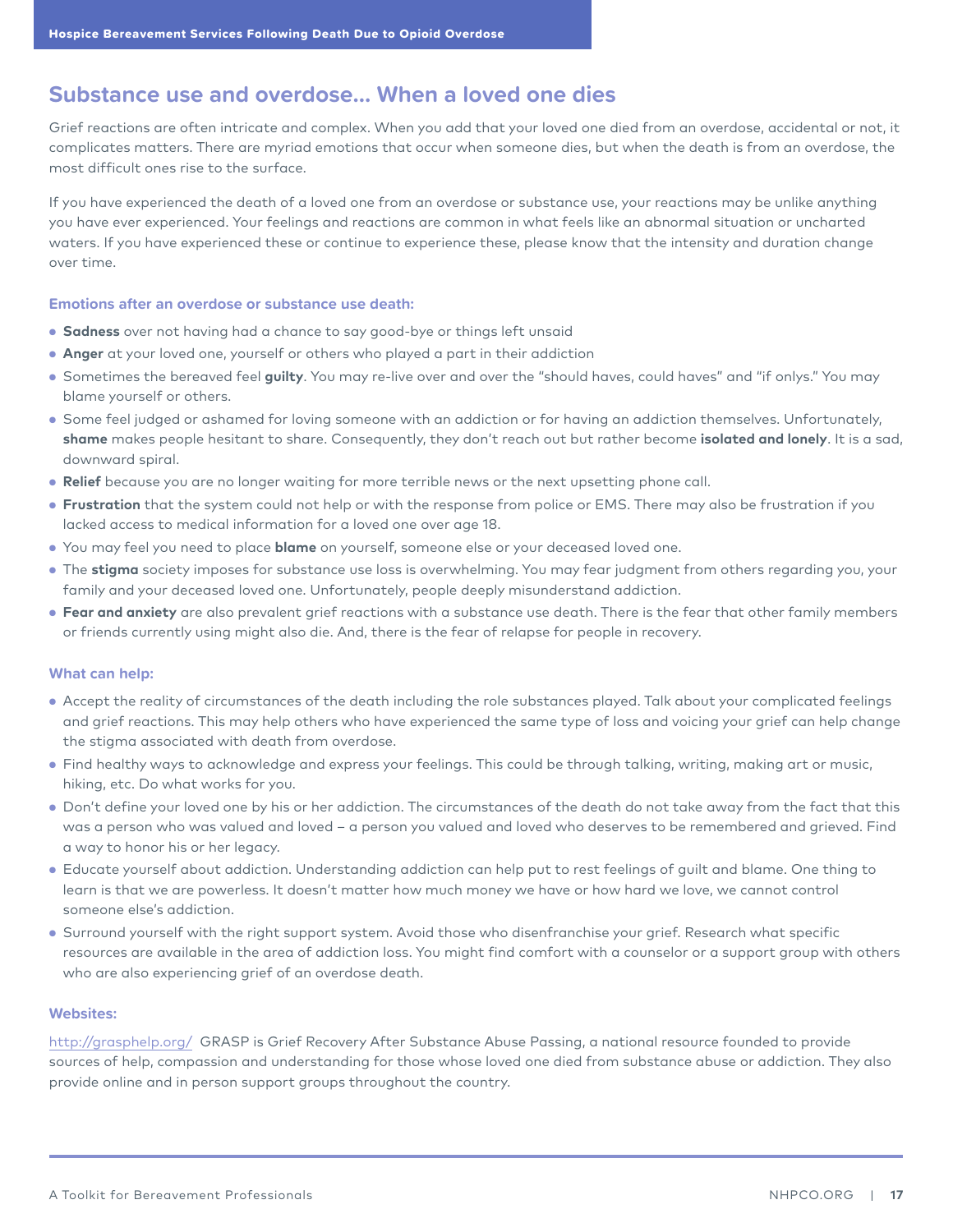http://www.overdoseday.com/ International Overdoes Awareness Day is an annual global event to raise awareness of overdose and reduce the stigma of drug related deaths. Acknowledging the grief felt by families and friends, Overdose Day spreads the message that the tragedy of overdose is preventable.

http://www.survivorresources.org/ Restoring Hope, Reclaiming Life is their focus. Survivor Resources is a non-profit organization that offers support groups, crisis response, grief counseling and other services for families of victims of death due to homicide, suicide, accidental overdose or violent deaths.

### **Books:**

- *When a Child Dies from Drugs* by Pat and Russ Wittberger
- *Losing Jonathon* by Robert and Linda Waxler
- *Life After the Death of My Son: What I'm Learning* by Dennis L. Apple
- *One Way Ticket: Our Son's Addiction to Heroin* by Rita Lowenthal

Grief includes all kinds of feelings. If you feel overwhelmed with emotion, trust the grief process and give yourself permission to be with all your feelings. Know that there are others out there who feel the same. And, there are counselors and support groups that will welcome and support you. You do not have to grieve alone.



thebereavementcenter@hospicewr.org 216.486.6312 or 800.707.8922